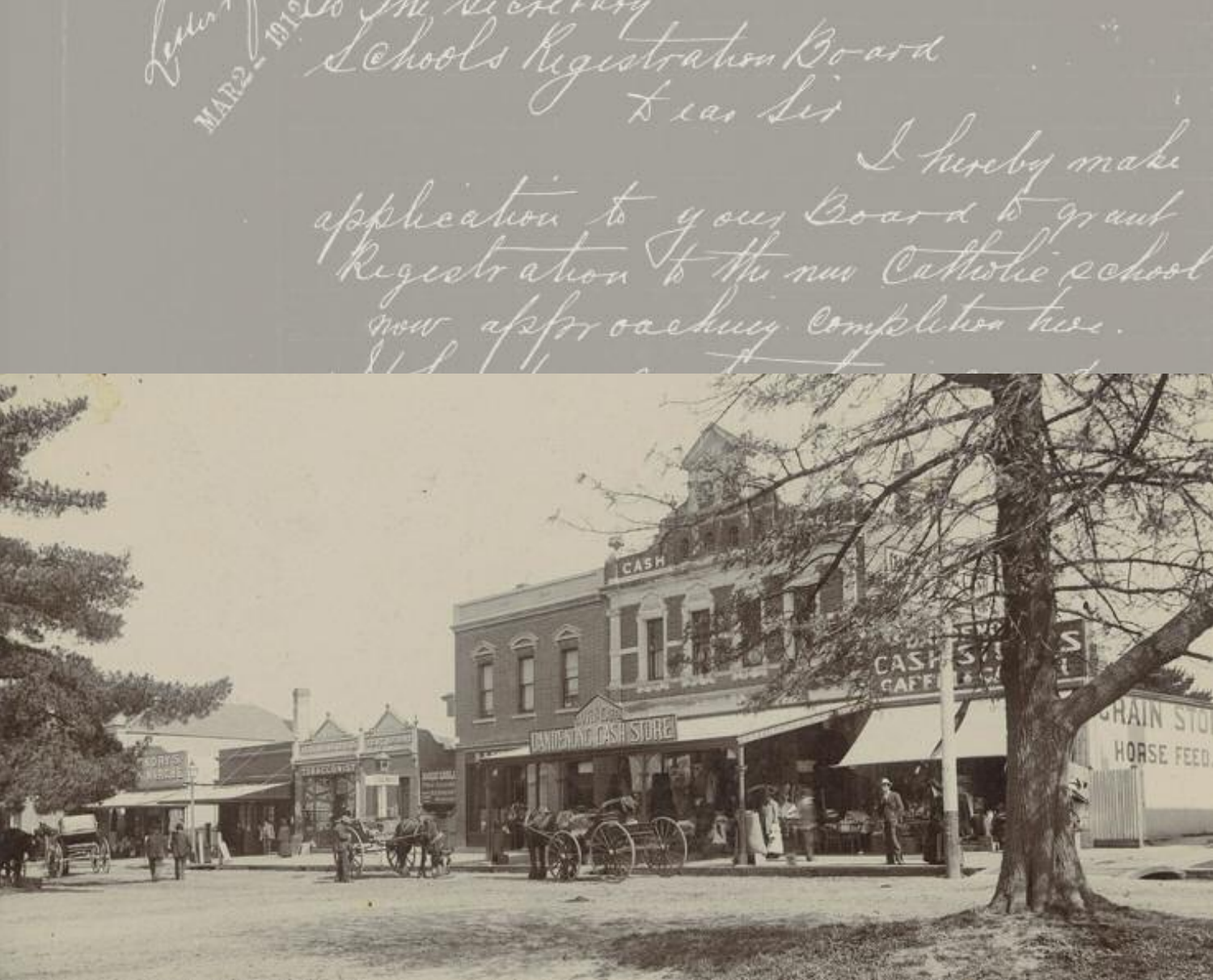# *Founded in Faith: 1912–1936*

 $H_{\text{H}}$  HE STORY OF St Mary's Primary School begins, not – as you might expect – in 1912 when three Presentation Sisters arrived in Dandenong to establish a new convent and Catholic school, but forty years earlier in 1872.

The Victorian Education Act of 1872 withdrew funding for Catholic schools, threatening the continuation of Catholic education and prompting the parish priest of St Mary's parish in St Kilda, Father James Francis Corbett, to write to the Reverend Mother of the Presentation Convent in Limerick, Ireland. His letter opened dramatically: 'Dear Reverend Mother. From the ends of the earth I write to you for help …' <sup>1</sup> Father Corbett asked that the Reverend Mother send a group of Presentation Sisters to Melbourne to provide children with a Catholic education.The following year, in September 1873, Mother Mary Paul Mulquin and six Sisters boarded the *Great Britain* steamer at Liverpool.They arrived at Port Melbourne three months later on 21 December 1873.They established a Presentation Convent and school at Windsor, before expanding their number and spreading throughout the state.

#### **OPPOSITE**

*Dandenong was a developing rural township when the Presentation Sisters arrived to establish a Catholic school in 1912.This photo of Dandenong's busy main street was taken just three years later in 1915.* Sate Library of Victoria, H90.72/60

#### **TOP**

*Extract from letter written by St Mary's parish priest, Father John Gleeson, to the Schools Registration Board in 1912.*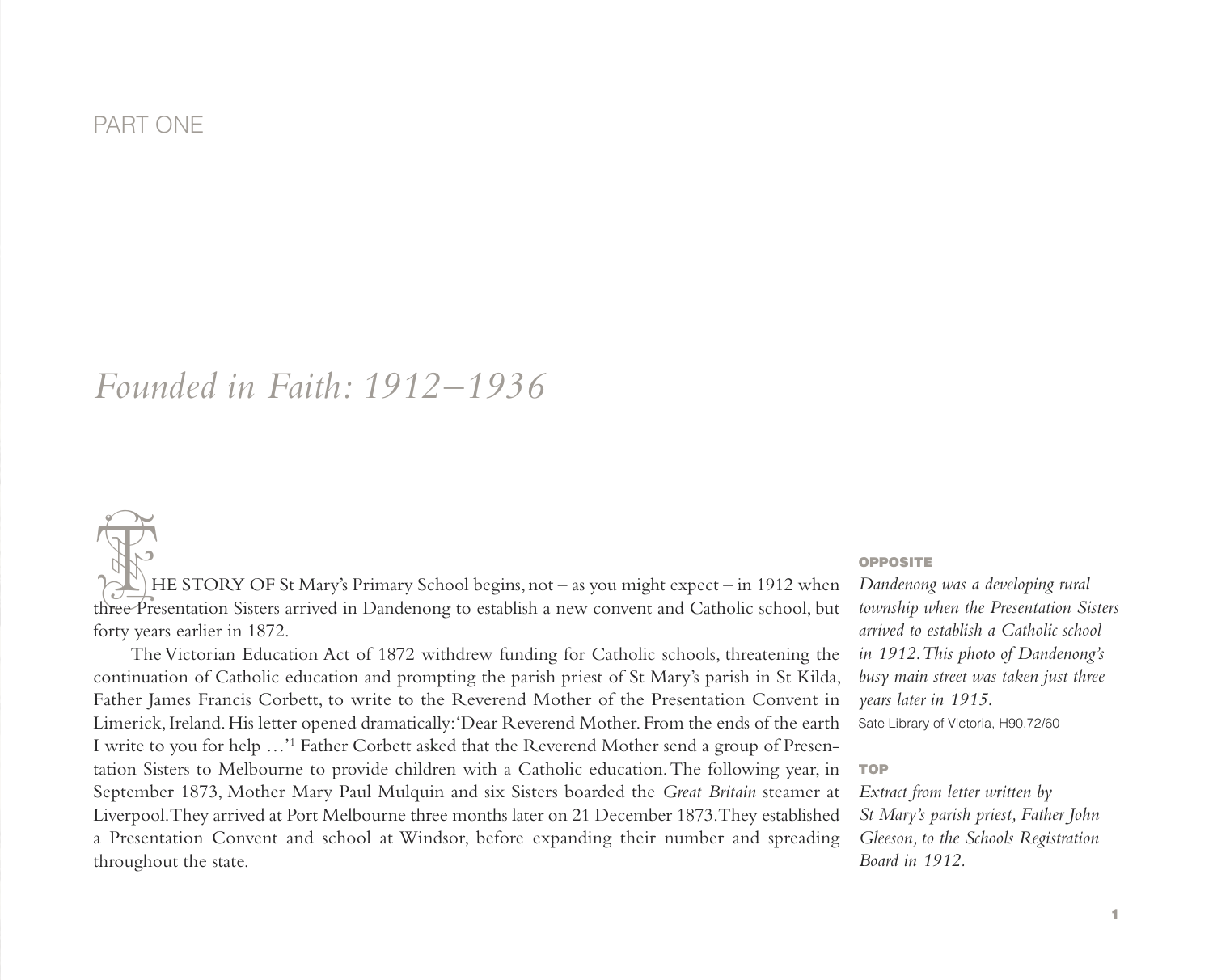



In 1910, the parish priest of St Mary's parish in Dandenong, Father John Gleeson, wrote to Mother Ita Cagney of the Presentation Convent in Windsor, asking her to send some Sisters to Dandenong to open a new convent and start a Catholic school.The Shire of Dandenong covered an area of 60 square miles at that time, including Carrum, Springvale and Noble Park, and was primarily an agricultural and pastoral area.The leading industries in the district were market gardens and dairy farming. In 1911, the population of Dandenong was 1,500, out of 4,200 in the shire as a whole, and rose to 2,200 within a matter of months.The Dandenong State School,No. 1403, had opened in 1874 and the first Catholic school in the area, which had started at Eumemerring in 1858, had been converted into a State School in 1872, leaving the district with no Catholic school. <sup>2</sup> Mother Cagney was convinced of the need for Catholic education in the area and agreed to send three Presentation Sisters to Dandenong.Father Gleeson purchased two adjoining properties on Langhorne and McCrae streets to erect a school and convent in preparation for their arrival.

## *Challenging beginnings*

On 12 February 1912, Sisters Patrick Considine, Fidelis Burgess and Angela Bourke travelled from Windsor to establish a convent at 71 Langhorne Street, Dandenong.An account of the establishment of the convent in Dandenong that is thought to have been written by Sister Angela Bourke describes the Sisters arriving at their new home in Dandenong with only a few pieces of furniture, 'a tin of kerosene, two lamps, a kettle, two saucepans, half a dozen cups and saucers'. <sup>3</sup> The house had been newly vacated by Mr and Mrs Butler, who had moved next door,and Mrs Butler kindly brought the Sisters tea and scones on their arrival.

St Mary's Catholic School was officially opened and blessed by Archbishop Thomas Carr on Sunday 19 February 1912.Len Keating started his schooling at Dandenong Primary School and moved to St Mary's when it opened, along with many other state school students. He recalled his mother sewing 'suits of clothes from a blue and white striped material', making Len and his three brothers 'ready for the great day in February 1912.They appeared resplendent in their striped suits,straw boater hats and celluloid collars.' Despite the Keating boys' striking outfits, the Sisters may have been concerned about the discipline of their new charges when some of the boys present 'got on the roof and threw stones down' during the Archbishop's blessing.<sup>4</sup> According to Sister Angela, however, when teaching began the following day 'the boys turned out to be fine lads'. <sup>5</sup> The school opened with 75 students and by the end of the first year 100 pupils were enrolled.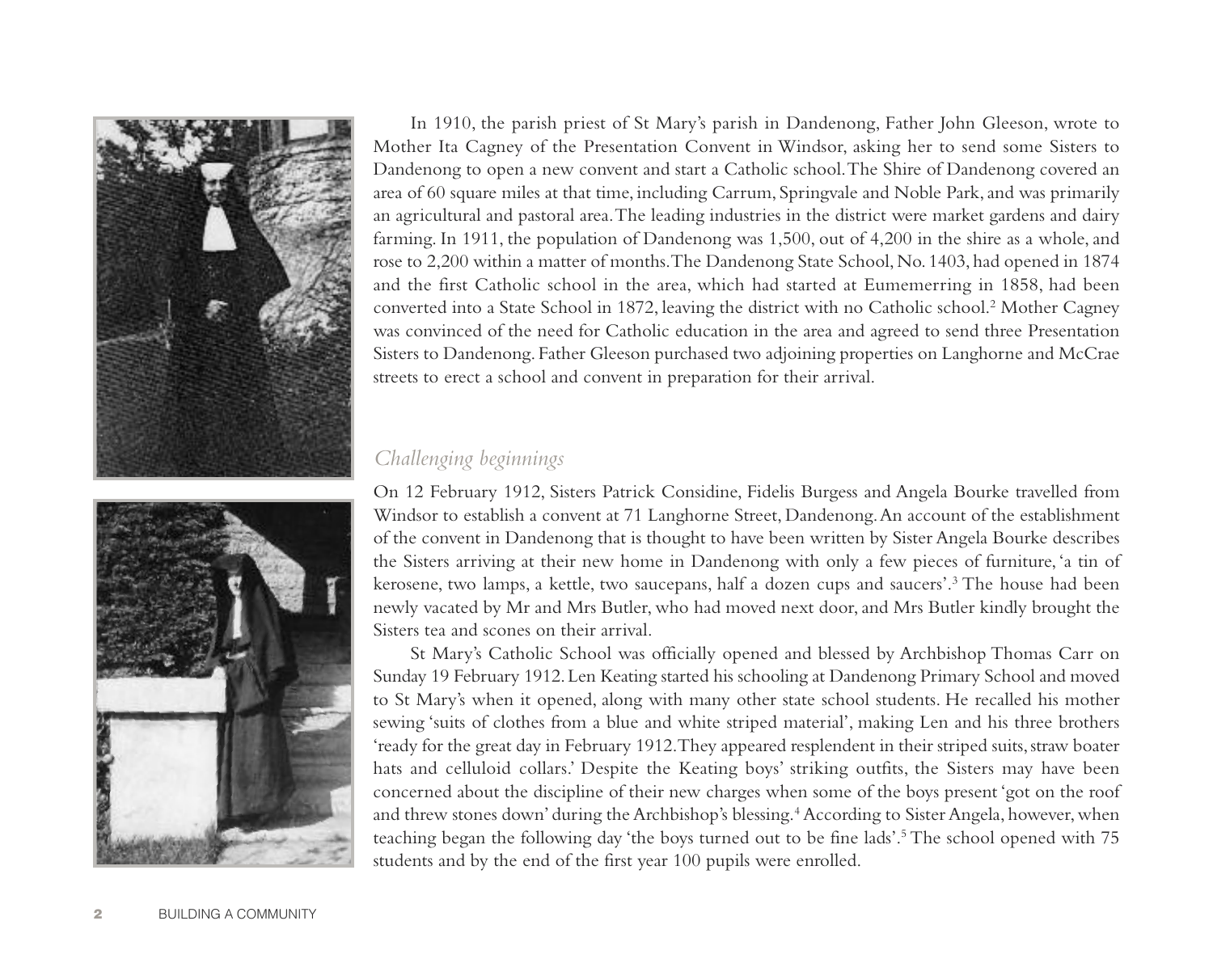Sister Patrick was responsible for the senior grades and Sister Angela taught the junior grades, while Sister Fidelis was in charge of the convent.The three founding Sisters were joined by Sister Philomena O'Gorman in 1914 and later by Sisters Margaret Mary McDonald and Josepha Shine.All three taught at St Mary's School. Sister Josepha instructed the younger children up to Grade 3, while Sister Margaret Mary came from Star of the Sea in Elsternwick to take Grade 5. <sup>6</sup> Sister Philomena taught Grades 7 and 8, known as the middle school. Len Keating recalled that students' goal was to pass the Qualifying Certificate in Grade 6, and then the Merit Certificate in Grade 8 'in order to obtain satisfactory employment'. 7An Education Department Inspector who visited the school in 1915 recorded that on his next visit, he would 'examine the candidates for Certificate of Merit in reading, poetry, occupations, including needlework and science'.With just three teachers to 100 students, discipline must have been difficult to maintain, however the inspector commented that 'The school is carried on briskly, earnestly and with all the classes in very good discipline'. 8

Similar to the convent, in the early days of St Mary's School it was severely lacking in resources. When Father Gleeson arrived to show the first Sisters the school building, it was 'empty except for a few desks'and school started the following week 'minus blackboards,maps, etc'. <sup>9</sup> Len Keating described a weatherboard building consisting of 'two large classrooms, separated by a folding corridor, a raised stage,and two small rooms'. <sup>10</sup> School fees were not high,at just one shilling a week for older children and sixpence for juniors.In such difficult conditions and without any government funding whatsoever, the Sisters relied heavily on the local community for supplies, both for the school and for the convent. Although most local families were not well-off themselves, it was their donations that kept the school running. One pupil, Sarah (Sally) Carroll, recalled 'being one of the "Milk Can Brigade"' and carrying seven-pound treacle tins of milk to the convent daily with her sister and brothers.At Christmas and Easter, children would be sent to take cakes to the Sisters and Sarah also recalled plucking the feathers of a goose and carrying it to the convent with her siblings. Sarah reflected that'the early years of these three Sisters in the parish were more austere than those of the depression years' in the 1930s.<sup>11</sup>

### *Establishing traditions*

Despite the hardships, these first Presentation Sisters are remembered very fondly by their students. Sixty years after he started school at St Mary's, James McCarter remembered the nerves he felt on his first day, but asked himself later how any child could 'have received anything but kind, considerate, and at times affectionate attention from Sister Patrick, Sister Angela and Sister Philomena'. James



*The original convent at 71 Langhorne Street. Known to the Presentation Sisters as St Michael's, the convent was established by the three founding Sisters when they arrived in Dandenong in 1912 to start St Mary's School.*

Presentation Sisters of Victoria archives

### **OPPOSITE**

*Sisters Patrick Considine (top) and Angela Bourke, two of the three original Presentation Sisters to arrive in Dandenong on 12 February 1912. Sister Patrick became the first head teacher of St Mary's School. Sister Angela taught the junior grades and gave violin lessons.*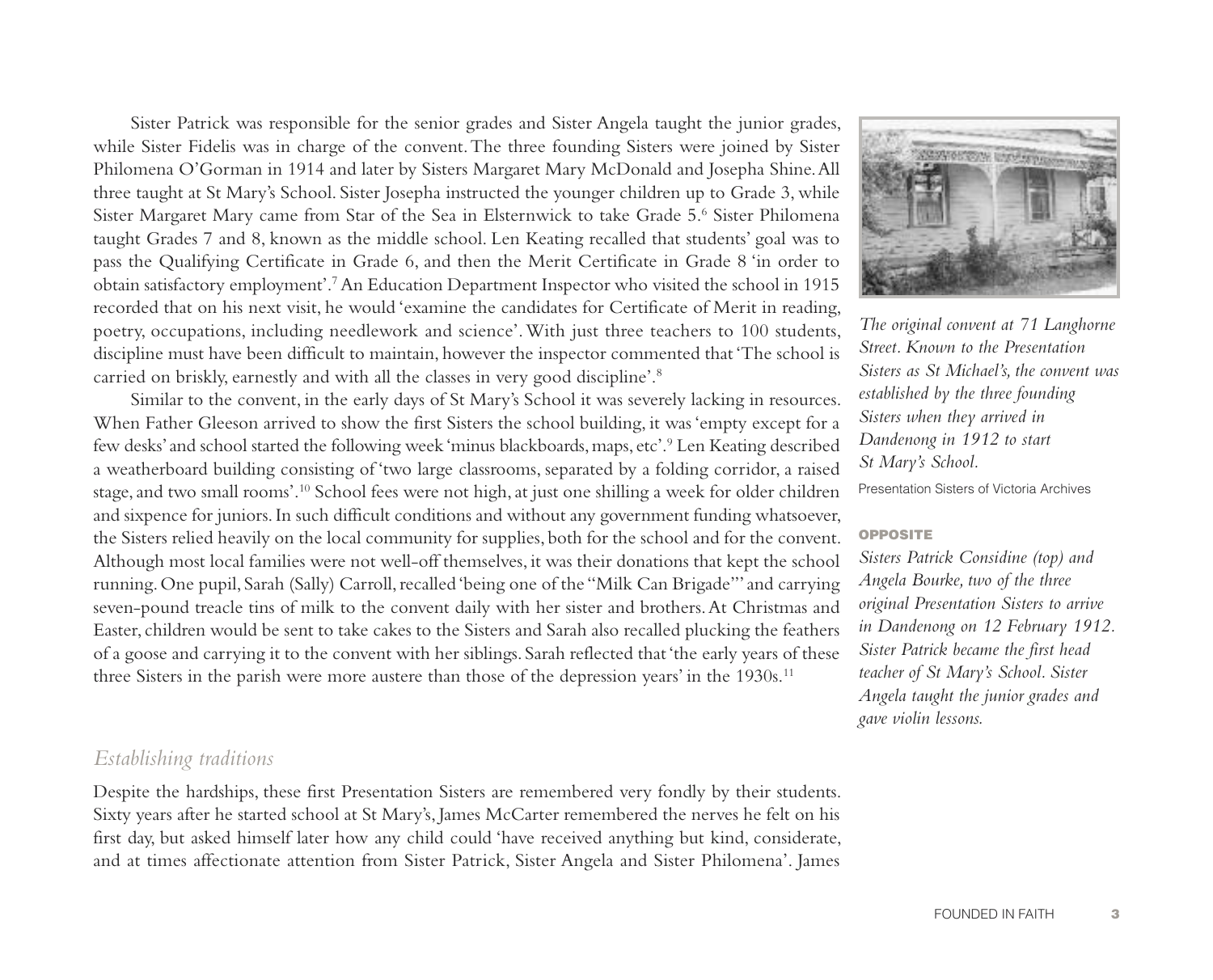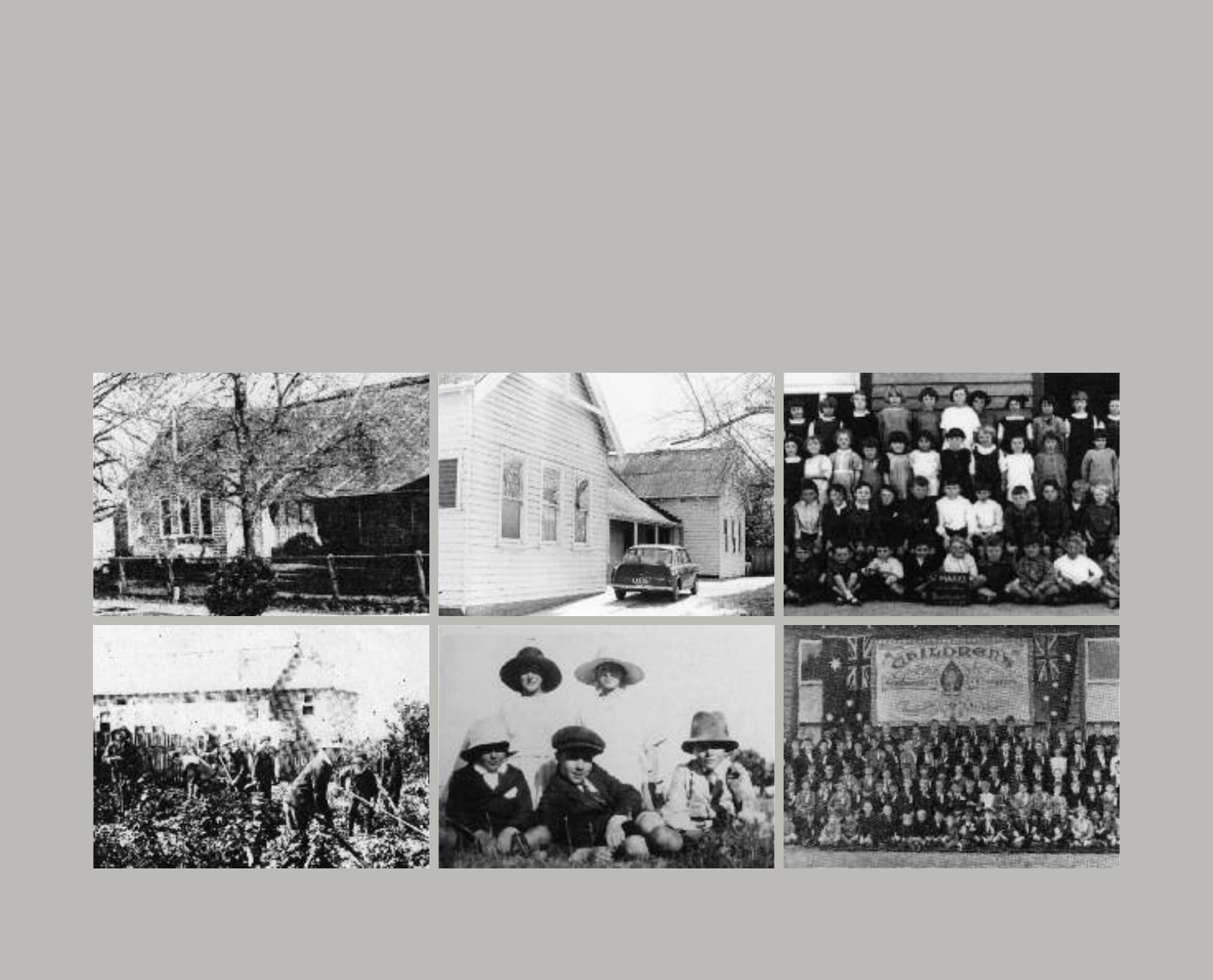recalled 'Sister Patrick at the blackboard, speaking in a soft brogue, insistent and encouraging' and Sister Angela teaching him violin. <sup>12</sup> The Sisters used music tuition as a means of bringing in extra money for the convent and established music as an important aspect of the school curriculum; a tradition that continues today. The first annual end of year concert was held at the school on 19 December 1912.The local newspaper reported that 'the programme was a specially good one,and hearty praise and applause were showered upon the performers and the Sisters of the school'. The evening included musical and dance performances and the distribution of prizes to 'the successful scholars' by Father Gleeson. <sup>13</sup> The school concerts were important events not only for the school community, but also the wider Dandenong population,and quickly became a highlight in the annual calendar of parish events.

By the December concert of 1914, the school building was filled to overflowing with the large audience and the local paper reported that 'the hope was expressed by any that the building will be enlarged by next year'. Despite the space limitations, however, the children's performance 'quite eclipsed' all previous efforts' and the Sisters were asked for the entertainment to be repeated, demonstrating 'the successful and painstaking tuition of the Presentation Sisters'. 14The school concert of 1916 was held in the Town Hall to accommodate the large audience.

In 1924, Sister Carmel Kierce joined the staff at St Mary's as a full-time music teacher, instructing small groups and individual students.The importance of music, which had been a valued feature of school life from the beginning, was reinforced and the school gained the name St Mary's – School of Music. Sister Macnise Dowling, who came to the parish in 1930, continued to highlight the importance of music at St Mary's. Together with Sister Carmel and Sisters Teresa Patrick and Angela Bourke, she instructed students in singing and a variety of musical instruments. Sister Macnise remembered the many concerts, dances and balls that were held to raise funds for the school and convent. 15

Sport and physical exercise were also important aspects of the education provided by the Presentation Sisters from the very beginning.Len Keating remembered Sister Patrick following an instruction book on physical exercises published by the Defence Department and she 'even gave demonstrations of knees bending with arms stretching'. <sup>16</sup> The first school sports meeting and picnic was held on St Patrick's Day in 1914 at the old Eumemmerring Racecourse and continued to be held annually thereafter. Sister Macnise recalled that in the 1930s races were held by the Catholic community on NewYear's Day each year at DJ Bourke's paddock, now the Pakenham Racecourse. Funds raised from the day were put towards the salaries of St Mary's teachers. 17

**OPPOSITE, CLOCKWISE FROM TOP LEFT**

*The original school building, built in 1912, was a weatherboard building consisting of two large classrooms separated by a folding corridor, a raised stage and two small rooms.*

*The original weatherboard school building in McCrae Street, pictured in 1973, remained very much as it had been in 1912.The large room behind the verandah held Grades 4 to 8 and to the right of the verandah was the music room.*

Presentation Sisters of Victoria archives

*St Mary's class 1 and 2 students in around 1927.At this time the school had some 150 pupils enrolled.*

*Group of boys at the children's communion breakfast in Dandenong, 1929.*

*St Mary's students enjoying the outdoors in 1928.*

*Students busy in the school garden in 1914 with the original school building in McCrae Street in the background.*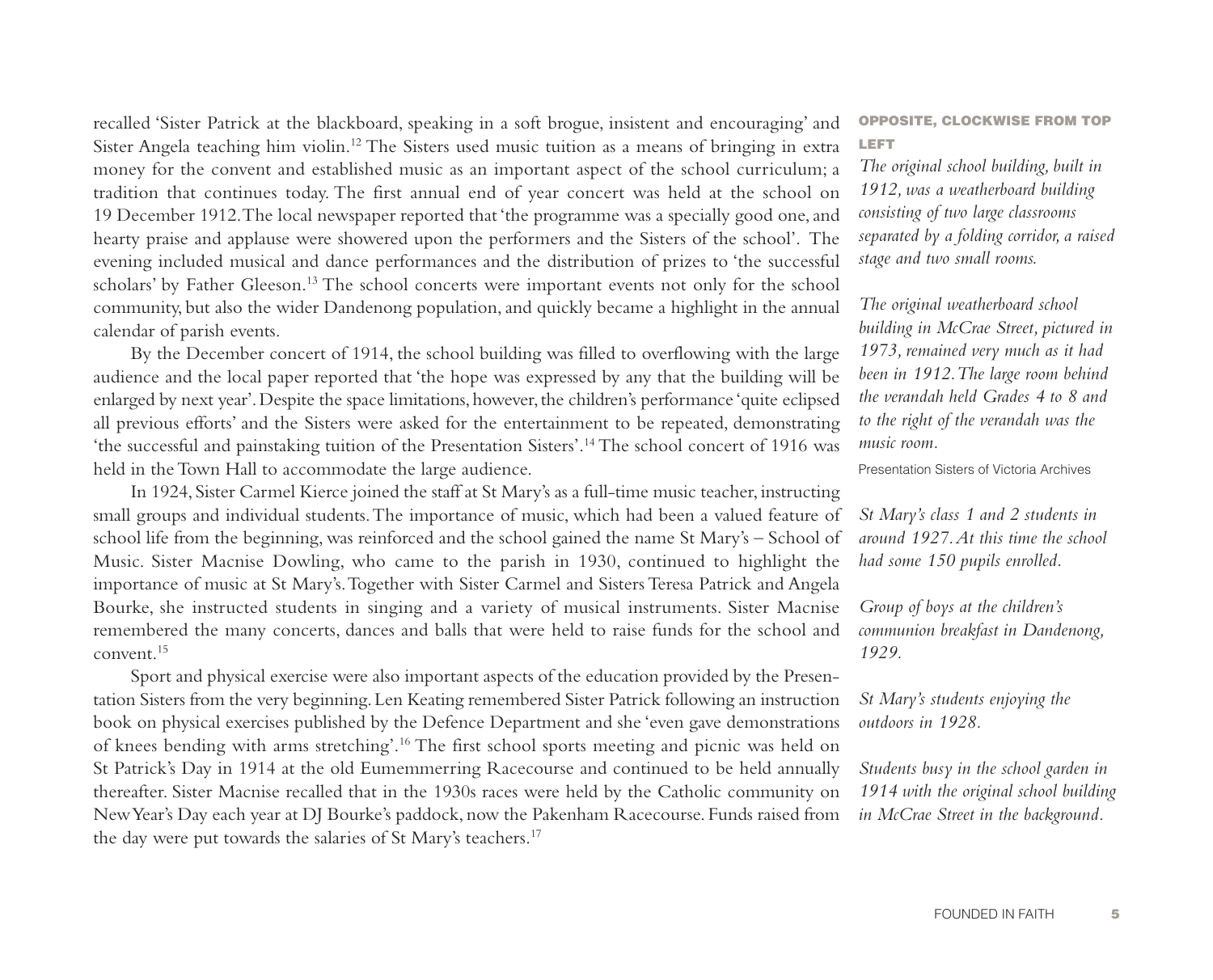### *A strengthened community*

The outbreak of World War I in 1914 had a significant impact on the St Mary's community. Events were held to raise funds for the war effort and parcels of gifts and letters of encouragement were sent to the 'lads' serving overseas. The parish community was, however, overwhelmingly against conscription.A student at the time, Len Keating, later recalled 'every member of each family proudly displayed his "No" badge'and when one family at the school began to openly support conscription, 'they were treated with a great deal of reserve for a long time afterwards'. <sup>18</sup> Early accounts reveal that the Presentation Sisters felt similarly strongly about conscription: 'On the day of the voting at least five men came to take us to the polling booth.We had never voted at an election but did on this issue'. <sup>19</sup> As the war went on, more and more familiar names of young men from the Dandenong community – some the brothers of St Mary's students – appeared on the casualty lists.



*St Mary's students photographed in front of a large pine tree in the school grounds in 1917.This is the tree that was later struck by lightening and splintered in two, minutes after a group of students had been sitting beneath it during a lesson with Sister Josepha Shine.*

Presentation Sisters of Victoria archives